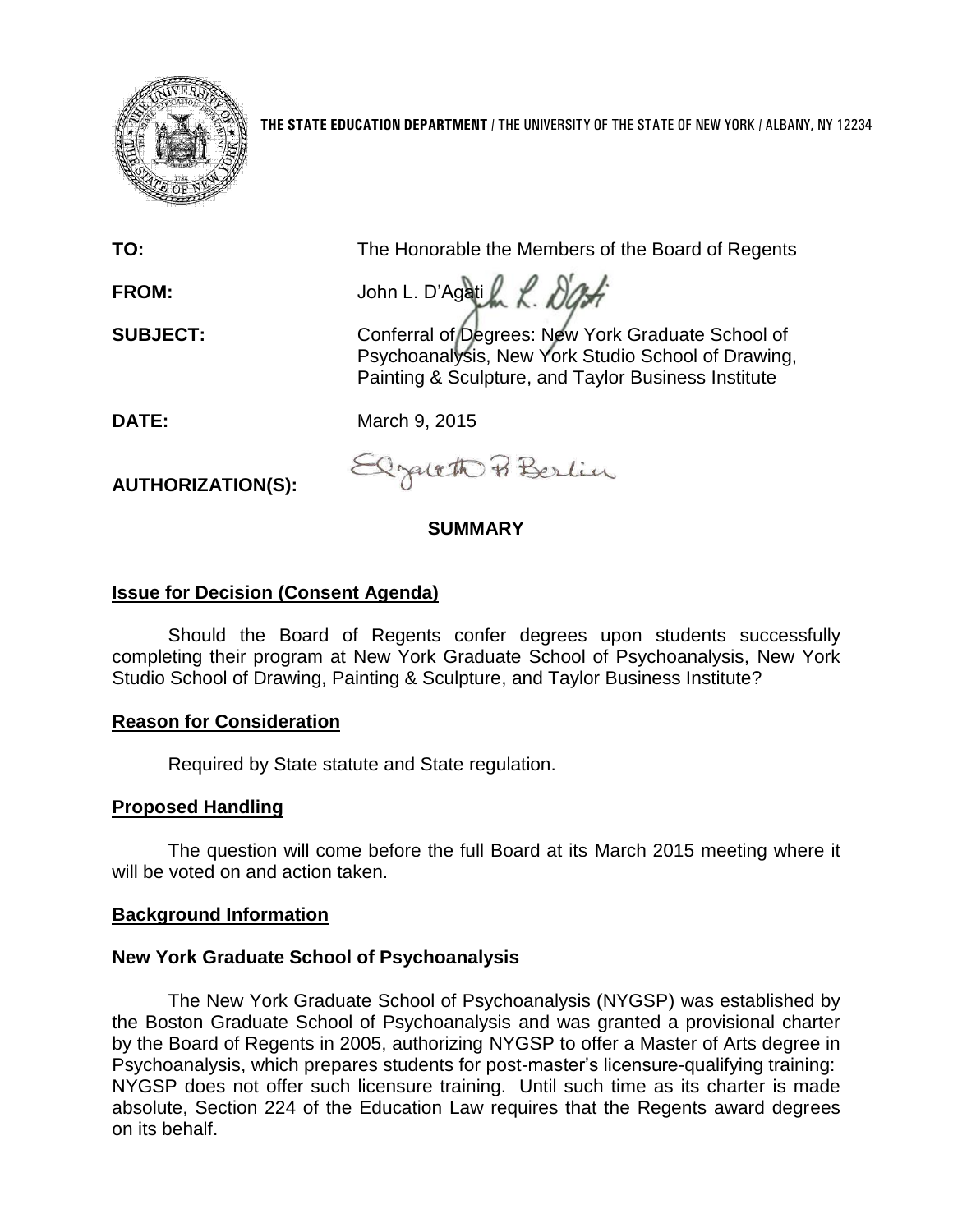#### **New York Studio School of Drawing, Painting & Sculpture**

New York Studio School of Drawing, Painting & Sculpture was granted a provisional charter by the Board of Regents on May 20, 2008, authorizing the School to offer the Master of Fine Arts (MFA) degree. Until such time as its charter is made absolute, Section 224 of the Education Law requires that the Board of Regents award degrees on its behalf.

#### **Taylor Business Institute**

Taylor Business Institute was authorized by the Board of Regents on March 24, 1972 to grant the Associate in Occupational Studies (A.O.S.) degree. On September 26, 2006, the New York State Education Department directed Taylor Business Institute to cease operation as of January 12, 2007. The decision to close Taylor and deregister its academic programs was based upon the failure of the Institute to comply with the academic standards in Commissioner's Regulations. The Institute in fact closed in September 2006.

To hold the former Taylor students harmless, the Department took possession of all of the student records from Taylor. Upon request from students who have completed their degree requirements at other institutions, the Department will review the student's record and transcripts and, if a determination is made that the student has met the degree requirements, the Department makes a recommendation to the Regents that the Regents confer the degree for that student.

The degree conferral process consists of the following steps:

- The institution sends the Department a list of candidates and official transcripts.
- The institution also sends its official handbook that states the specific requirements for the degree. This is checked against the original program registration to ensure that the program provided is the same as the program that was approved.
- Transcripts are cross referenced with program requirements to ensure that candidates have met all degree requirements before a recommendation is made to confer the degree. When this step is completed, a petition is prepared for Regents Action.
- At the same time the petition is prepared for Regents action, Department staff notify the institution which candidates have met the requirements for the degree.
- After the Regents have acted on the petition, Department staff notify the institution of the Regents action.
- When the degrees are conferred, the institution prepares diplomas with the candidates' names and degrees completed and includes the required signatures for their institution (e.g., President, Chairman of the Board.)